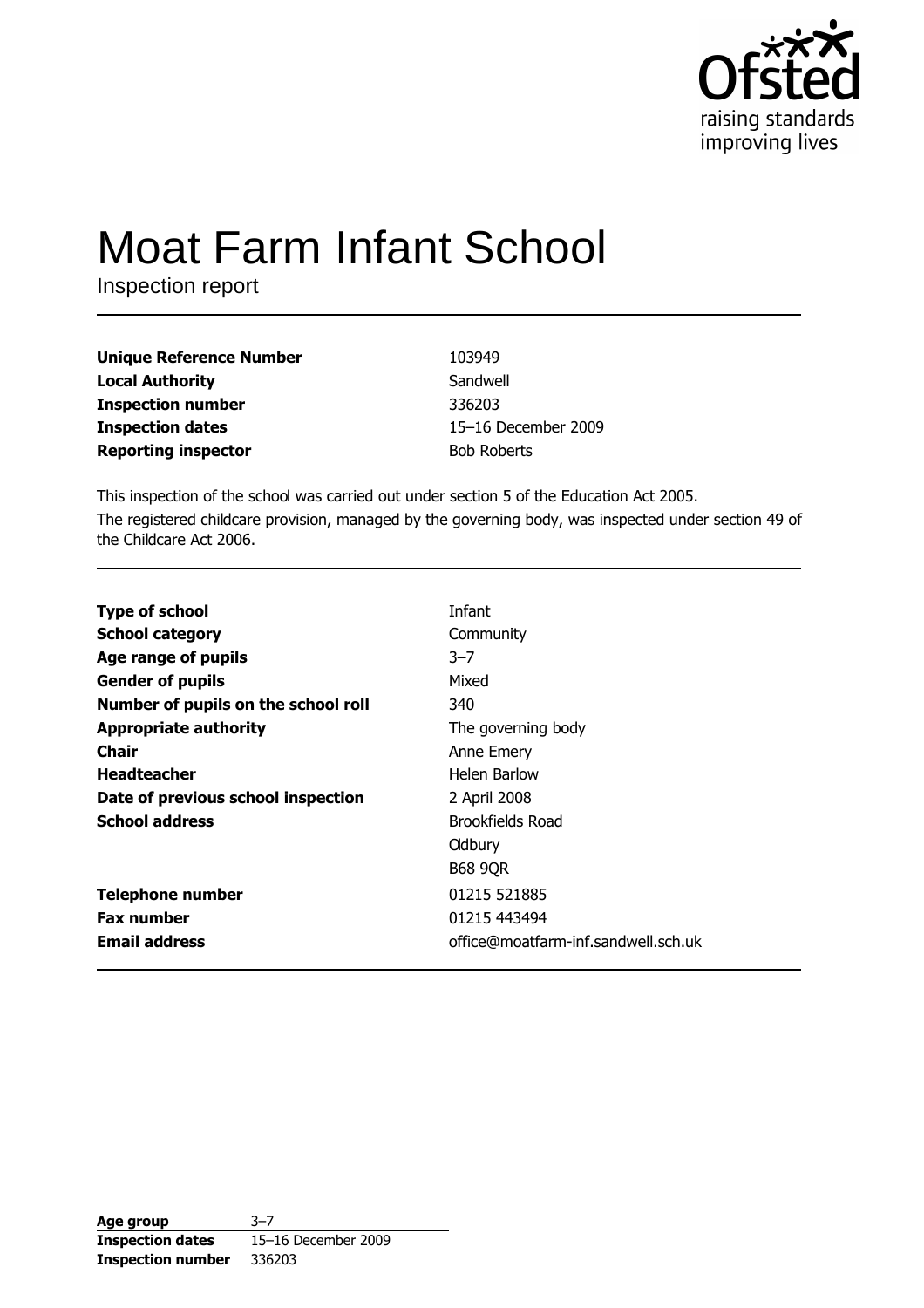| <b>Registered childcare provision</b>                               | Moat Farm Children's Centre, Lavender Farm<br>Nursery |
|---------------------------------------------------------------------|-------------------------------------------------------|
| Number of children on roll in the registered<br>childcare provision | -183                                                  |
| Date of last inspection of registered<br>childcare provision        | Not previously inspected                              |

The Office for Standards in Education, Children's Services and Skills (Ofsted) regulates and inspects to achieve excellence in the care of children and young people, and in education and skills for learners of all ages. It regulates and inspects childcare and children's social care, and inspects the Children and Family Court Advisory Support Service (Cafcass), schools, colleges, initial teacher training, work-based learning and skills training, adult and community learning, and education and training in prisons and other secure establishments. It rates council children's services, and inspects services for looked after children, safequarding and child protection.

Further copies of this report are obtainable from the school. Under the Education Act 2005, the school must provide a copy of this report free of charge to certain categories of people. A charge not exceeding the full cost of reproduction may be made for any other copies supplied.

If you would like a copy of this document in a different format, such as large print or Braille, please telephone 08456 404045, or email enquiries@ofsted.gov.uk.

You may copy all or parts of this document for non-commercial educational purposes, as long as you give details of the source and date of publication and do not alter the documentation in any way.

Royal Exchange Buildings St Ann's Square Manchester M2 7LA T: 08456 404045 Textphone: 0161 618 8524 E: enquiries@ofsted.gov.uk W: www.ofsted.gov.uk © Crown copyright 2009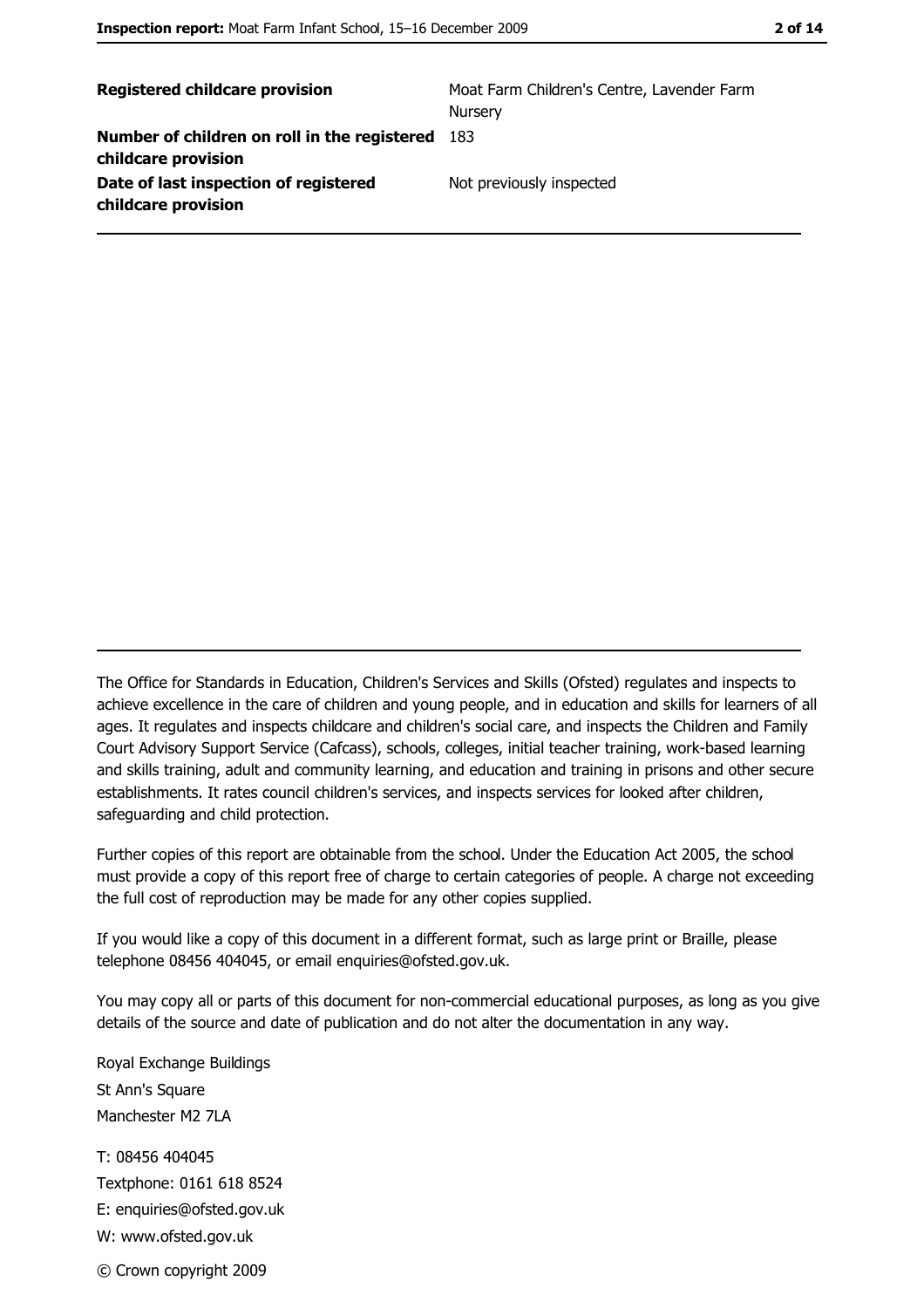## **Introduction**

This inspection was carried out by five additional inspectors. The inspectors visited 30 lessons and held meetings with governors, staff and groups of pupils. They observed the school's work, and looked at school policies and plans, minutes of meetings and records of pupils' progress. They considered the views contained in the 45 responses to the parent questionnaire.

The inspection team reviewed many aspects of the school's work. It looked in detail at the following:

- the attainment and progress of different groups of pupils  $\blacksquare$
- assessment and marking issues from the last inspection  $\blacksquare$
- the quality of teaching and learning  $\blacksquare$
- the leadership and management of the school during its transition to a new  $\blacksquare$ leadership structure.

### Information about the school

This large infant school has its own nursery. It also works in partnership with the children's centre where the day care provision, Lavender Farm Nursery, together with extended services for children, is managed by the headteacher and governors. This provides additional places for children of nursery age. The proportion of children with special educational needs and/or disabilities is below average. English is an additional language for a small number of the higher than average proportion who come from minority ethnic backgrounds. The school has received a number of national awards for its success in promoting, for example, basic skills, study support and healthy lifestyles.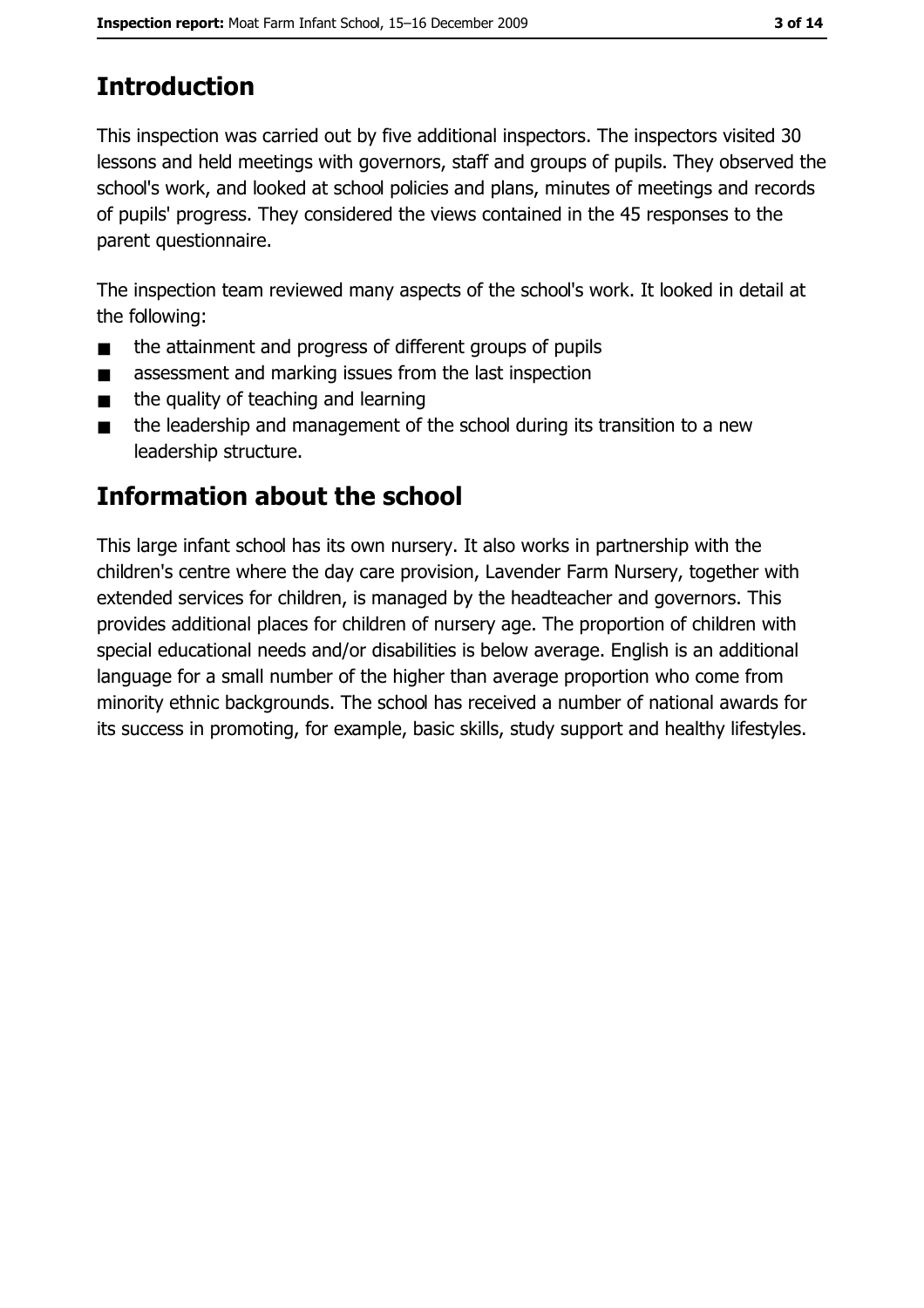## **Inspection judgements**

#### Overall effectiveness: how good is the school?

#### The school's capacity for sustained improvement

#### **Main findings**

As at the last inspection, this is a good school and one which continues to be led by a very effective headteacher. It continues to provide a nurturing, supportive environment for staff and children. There have been a small number of significant changes to the staffing at the school in the last eighteen months, in part due to staff gaining promoted posts in schools elsewhere. This loss is being skilfully and imaginatively turned into an opportunity by the headteacher. Leadership roles have been more widely distributed giving more staff responsibility and accountability. This is creating an even firmer sense of stability and collective purpose. Staff in new roles are contributing well to the work of the school. The school knows it needs to establish a means to evaluate the full effectiveness of these developments.

The quality of provision is good across all aspects. Areas for development identified at the last inspection regarding assessment and marking have been effectively addressed. Teaching is not as consistent as at the last inspection but is still good overall. Inspectors are confident in the determination, experience and skills of senior leaders in tackling the very small pockets of weaker teaching. The team is well on the way to achieving consistently good teaching across the school. The curriculum meets very well the needs of pupils in this area of great social and economic challenge. The school shows a continual willingness to review and adjust its curriculum as needs change. The real strength in the provision is the good quality care and support that pupils receive. Senior leaders in all parts of the school set the example of giving a high priority to identifying and supporting vulnerable children.

As a result of this good provision, pupils make good progress from their low starting points. Levels of attainment by the time pupils leave school at the end of Year 2 are consistently at the levels expected nationally. The school has rigorous systems which allow teachers to assess effectively the progress of individual pupils. A range of support strategies are in place to help those pupils who need it. The aim now is to raise levels of attainment even further by developing ways to monitor the progress of particular groups of pupils more stringently. Besides their academic progress, pupils develop well in many other ways. In this caring, positive environment they grow in confidence and self-esteem. They are clearly happy and secure at school. They have a well developed understanding of the need to eat healthily and take regular exercise. Many contribute well to the school and the local community. Their satisfactory attendance and their average levels of attainment when leaving mean that they are being suitably prepared for the next stage of their lives.

In its own evaluation, the school showed caution alongside an extremely good understanding of its own strengths and areas for development. The headteacher 'knows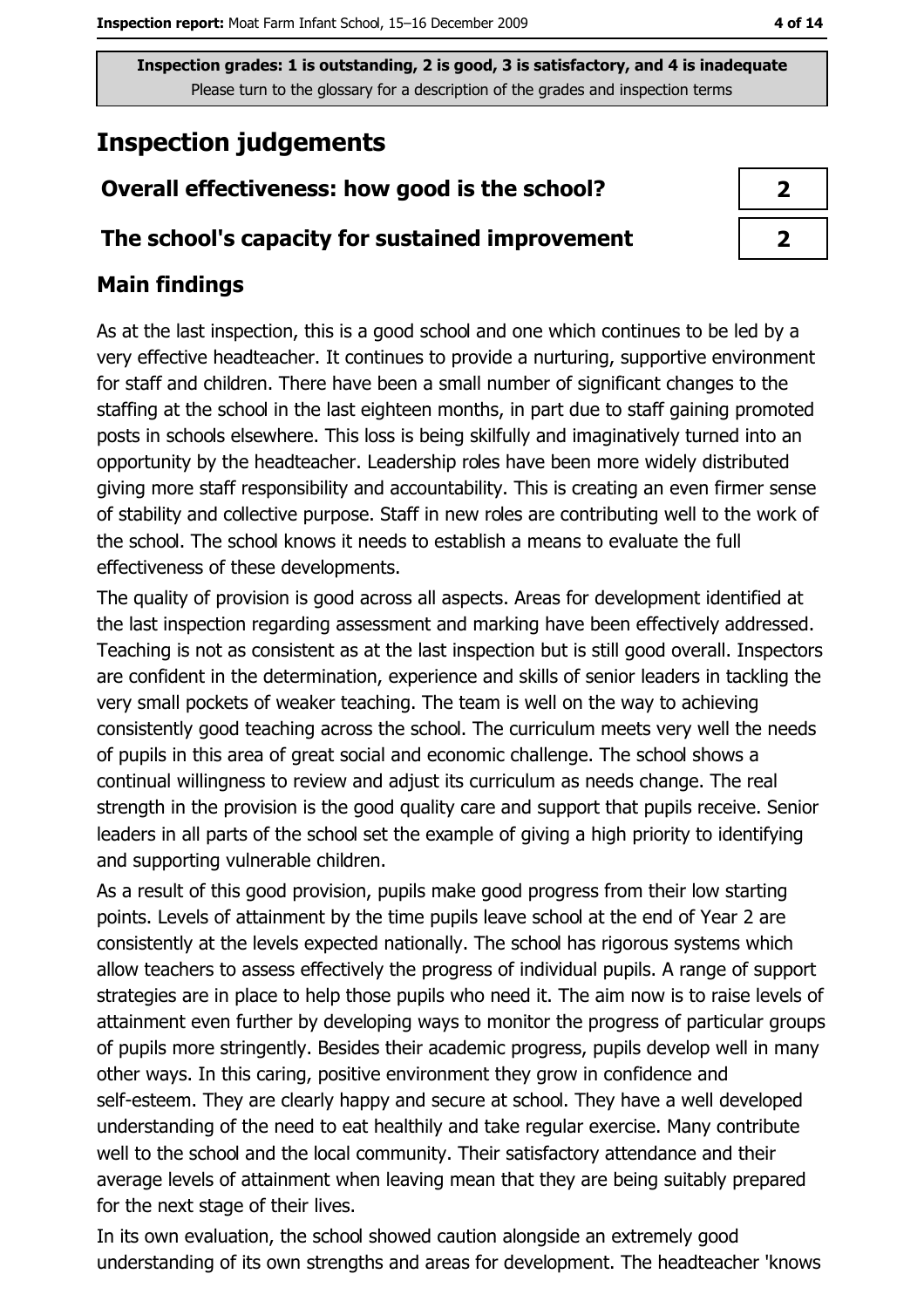the school backwards'. She is very good at encouraging and developing the skills of staff and shows great vision for the future. The strong effectiveness of this leadership at a time of transition in sustaining a good rate of progress is the main reason the school has a good capacity for sustained improvement.

#### What does the school need to do to improve further?

- Raise levels of attainment further by implementing plans to monitor the progress of particular groups of pupils more stringently, so that effective measures can be put in place to support these groups as appropriate.
	- Continue to take actions to ensure that the quality of teaching is consistently good in quality.
	- Complete the transition to the new leadership and management structure and establish means of evaluating its effectiveness in driving improvements for pupils.

#### **Outcomes for individuals and groups of pupils**

Children start in the Early Years Foundation Stage with skills and knowledge that are well below those expected for their age, particularly in language development. They make good progress through the Early Years Foundation Stage but enter Year 1 still below the expected levels. Throughout pupils' time in Years 1 and 2, their progress is good. Pupils were enjoying the lessons seen by inspectors and were working purposefully. By the time pupils leave Year 2 they have reached levels of attainment that are broadly in line with national averages. This is true for reading, writing and mathematics and has been consistently the case for several years. Standards in reading dipped in 2008 but, as a result of concentrated attention by the school, they rose again to the expected levels in 2009. Pupils from ethnic minority groups tend to do better than pupils from White British backgrounds. In particular, the school has identified that boys from this group require extra support and has put effective extra support in place. Pupils with special educational needs and/or disabilities make satisfactory progress.

Pupils' good spiritual, moral, social and cultural development is seen in all aspects of school life, especially in class and school assemblies. Pupils feel safe and well looked after, knowing that there are always adults who will help them. Their behaviour, including that of the youngest children, is consistently good. Pupils are clearly influenced by what they learn about healthy lifestyles. They participate enthusiastically in physical education. Many pupils make a good contribution to the school and the local community. The school ethos is enhanced by the willingness of pupils to take responsibility. For example, inspectors saw playground 'buddies' helping other pupils and playing with them. The development of workplace skills is satisfactory because average levels of basic skills in reading, writing and number, are supported by the good development of teamwork and collaborative skills. The school's attendance figures are below average but gradually improving.

 $\overline{2}$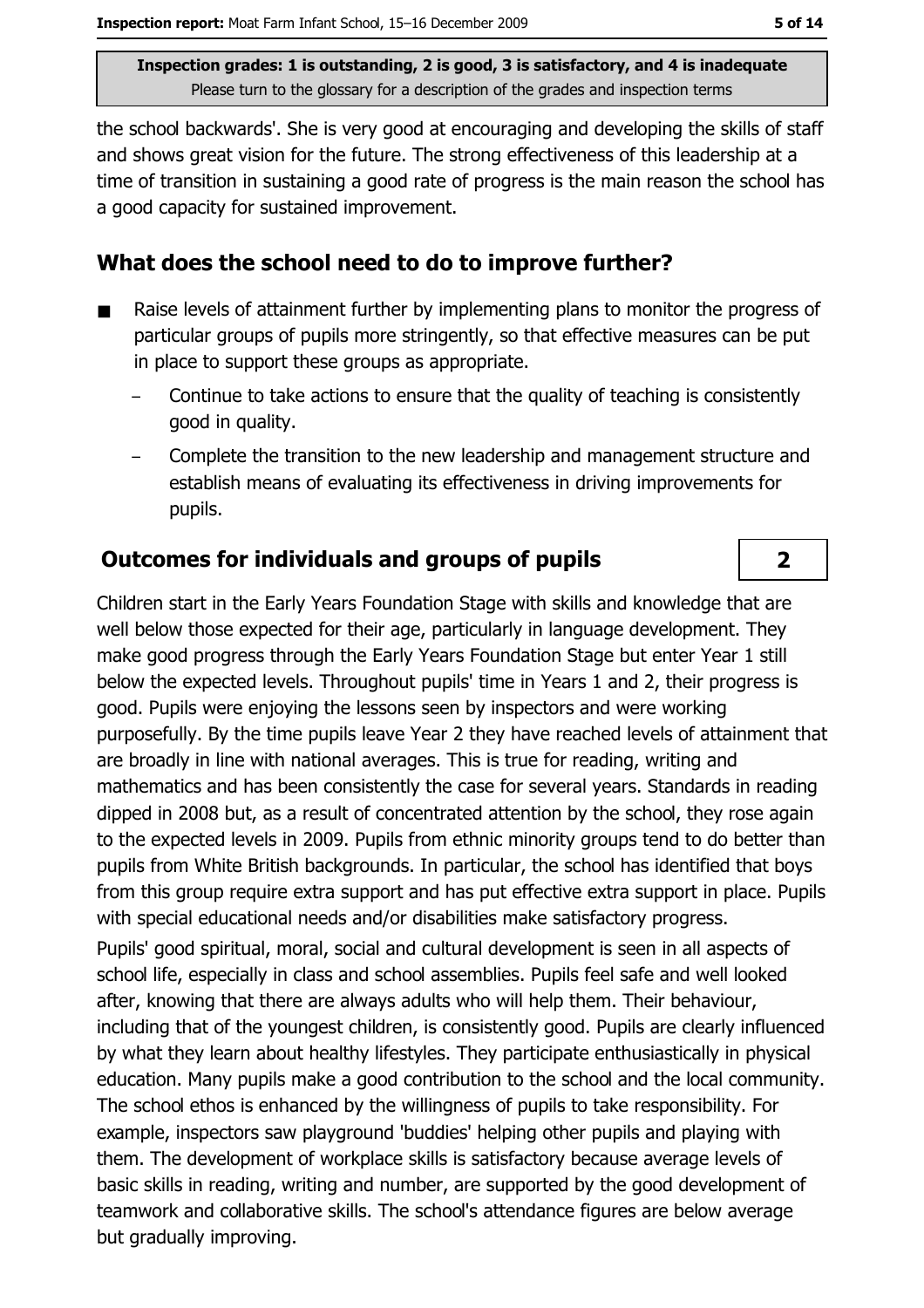These are the grades for pupils' outcomes

| Pupils' achievement and the extent to which they enjoy their learning                                                     |                |  |
|---------------------------------------------------------------------------------------------------------------------------|----------------|--|
| Taking into account:<br>Pupils' attainment <sup>1</sup>                                                                   | 3              |  |
| The quality of pupils' learning and their progress                                                                        | $\overline{2}$ |  |
| The quality of learning for pupils with special educational needs and/or<br>disabilities and their progress               |                |  |
| The extent to which pupils feel safe                                                                                      |                |  |
| <b>Pupils' behaviour</b>                                                                                                  |                |  |
| The extent to which pupils adopt healthy lifestyles                                                                       |                |  |
| The extent to which pupils contribute to the school and wider community                                                   |                |  |
| The extent to which pupils develop workplace and other skills that will<br>contribute to their future economic well-being |                |  |
| Taking into account:<br>Pupils' attendance <sup>1</sup>                                                                   |                |  |
| The extent of pupils' spiritual, moral, social and cultural development                                                   |                |  |

#### How effective is the provision?

Most of the teaching seen during the inspection was good. The school has made a good start in developing the skills of its newly recruited staff. Given the expertise of senior staff and the school's good systems for monitoring teachers' skills, progress is being made towards improving the quality of teaching to consistently good levels. Lessons usually have clear learning objectives. In the better lessons, tasks are effective in motivating and enthusing pupils. There is probing questioning and consolidation of learning. Teachers make very good use of assessment to identify gaps in knowledge and understanding. Teaching assistants are used effectively to support pupils who need extra help. In the lessons which were less effective, the work was not adapted sufficiently to meet pupils' needs at various levels and attention wavered.

The curriculum meets all statutory requirements and provides stimulating learning opportunities. With an increasing proportion of pupils from disadvantaged backgrounds and greater diversity of ethnic origins, the school has adapted its curriculum to meet these needs very well. There is a clear focus on developing the essential basic skills within a highly supportive environment. This emphasis is coupled with the need to give

The grades for attainment and attendance are: 1 is high; 2 is above average; 3 is broadly average; and 4 is low.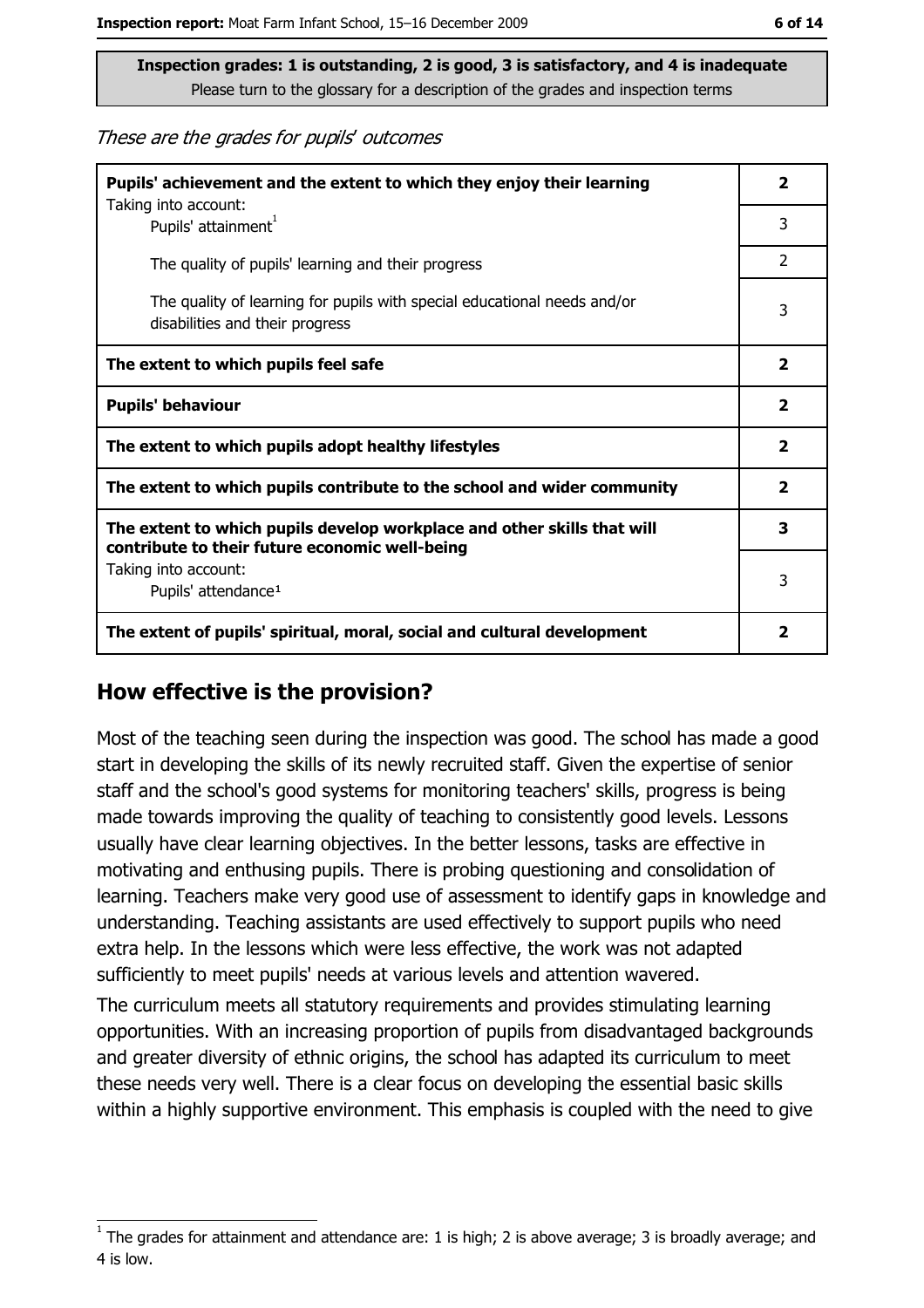pupils new experiences and broaden their understanding. For example, with few pupils having experience of the seaside, the school constructed a mock beach area, to teach the language and suggest the experience of being at the seaside. This well-planned thematic work leads to pupils' enthusiasm and engagement. Successful strategies, such as more active learning tasks and one-to-one reading sessions, have been put in place to support and engage the interest of boys. There is a good range of enrichment activities including visits, visitors, and special events. The use of circle time is beneficial in encouraging social skills and emotional development.

Good arrangements are in place to support and care for pupils and to help them develop and learn. Parents and carers receive good quality and timely advice on how best to support their children's learning. The school and children's centre work well in partnership with other agencies to meet effectively the needs of pupils and their families. Parents and carers who responded to the questionnaire were positive about the care and support their children receive. Those pupils with special educational needs and/or disabilities are supported well. Those lacking confidence are helped by initiatives such as the 100 minute nurture group which build confidence and self esteem in pupils. The range of support programmes, and some skilled work by teacher assistants, helps identified pupils make good progress. A range of strategies is used to try to ensure good school attendance, but it remains a challenge for a few families.

| The quality of teaching                                                                                    |  |
|------------------------------------------------------------------------------------------------------------|--|
| Taking into account:<br>The use of assessment to support learning                                          |  |
| The extent to which the curriculum meets pupils' needs, including, where<br>relevant, through partnerships |  |
| The effectiveness of care, guidance and support                                                            |  |

#### How effective are leadership and management?

The last inspection report commented on the exceptionally good grasp that the headteacher has of all aspects of the school's work. Eighteen months on, this continues to be the case. The headteacher demonstrates an extraordinary personal commitment to the school and the local area. She knows every child, and every child both in the school and also in the children's centre does matter. Equal opportunity for all is part of the very fabric of the building. Each pupil's progress continues to be closely monitored. Senior staff know that the system by which the school monitors and reports on the progress of different groups of pupils requires further development. Rigorous systems to develop and ensure good quality teaching and learning continue to run smoothly. The headteacher's vision for more widely shared responsibility is already paying dividends and contributing to the school's good capacity for sustained improvement. School development planning is very good, showing stringent self-criticism and accurate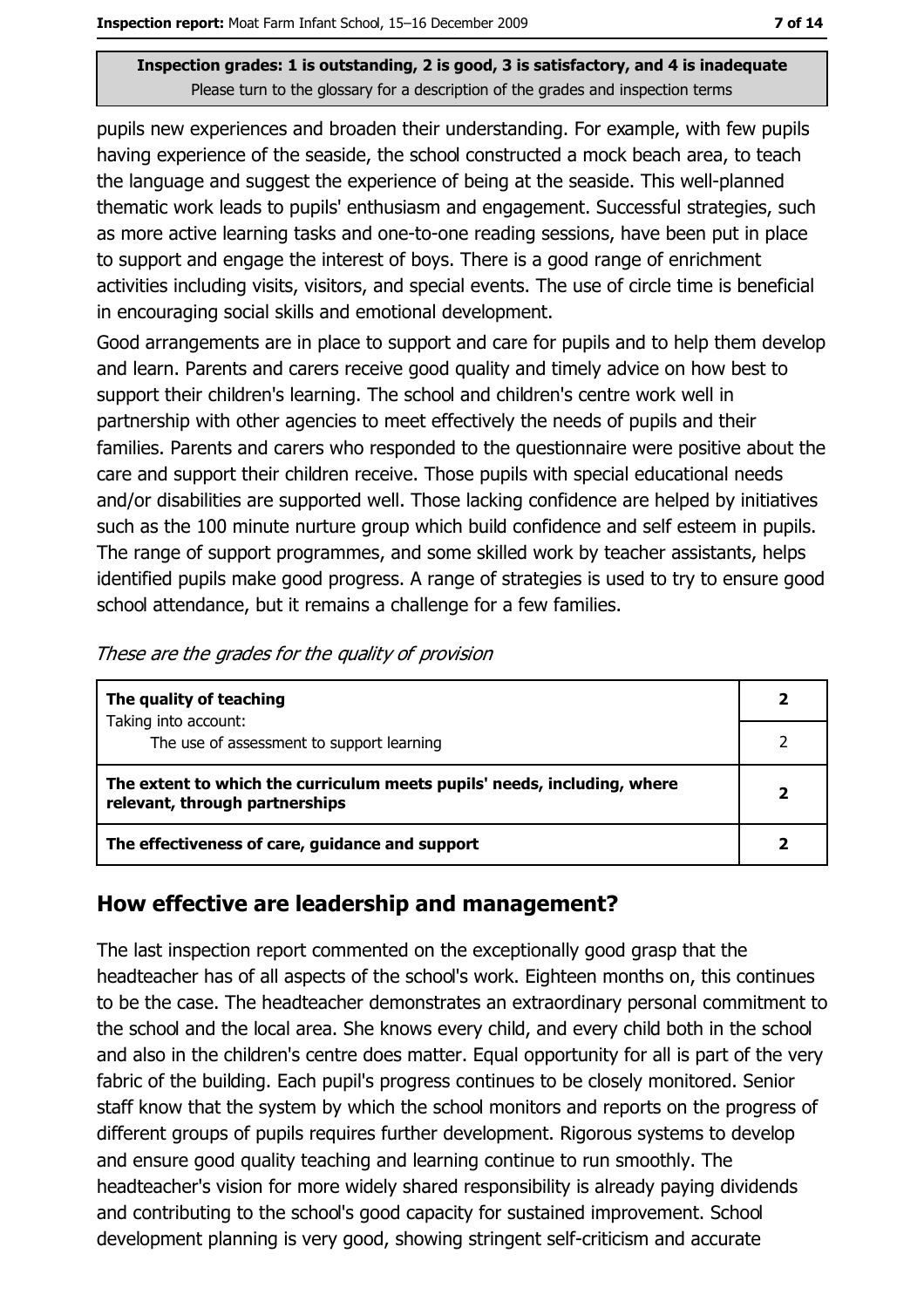analysis. Priorities for improvement are strategically selected, sensibly limited in number, and the implementation and effectiveness of actions are closely monitored by the leadership team.

The governing body fulfils its responsibilities well, although it recognises it needs training in specific areas and some vacancies for governors exist. The school works well in partnership with others, and links with the children's centre continue to be excellent, contributing very effectively to the overall provision. Safeguarding procedures are rigorously applied. The school has a very good understanding of the needs of its own community and is closely involved in meeting the needs within the local area. However, it does not yet formally promote and evaluate its community cohesion work.

These are the grades for leadership and management

| The effectiveness of leadership and management in embedding ambition and<br>driving improvement                                                                     |                         |  |
|---------------------------------------------------------------------------------------------------------------------------------------------------------------------|-------------------------|--|
| Taking into account:<br>The leadership and management of teaching and learning                                                                                      | 2                       |  |
| The effectiveness of the governing body in challenging and supporting the<br>school so that weaknesses are tackled decisively and statutory responsibilities<br>met |                         |  |
| The effectiveness of the school's engagement with parents and carers                                                                                                | $\overline{\mathbf{2}}$ |  |
| The effectiveness of partnerships in promoting learning and well-being                                                                                              | $\mathbf{z}$            |  |
| The effectiveness with which the school promotes equality of opportunity and<br>tackles discrimination                                                              | $\overline{\mathbf{2}}$ |  |
| The effectiveness of safeguarding procedures                                                                                                                        |                         |  |
| The effectiveness with which the school promotes community cohesion                                                                                                 |                         |  |
| The effectiveness with which the school deploys resources to achieve<br>value for money                                                                             |                         |  |

#### **Early Years Foundation Stage**

As a result of good teaching in all parts of the early years provision managed by the governing body, children make good progress in their learning. Nevertheless, many of the children do not reach the expected learning goals by the end of the Early Years Foundation Stage and only a few exceed these goals. The strongest features of their progress are their positive attitudes to learning and good levels of concentration and determination, which are as a direct result of the good quality of provision.

Children learn and demonstrate good behaviour and relationships with others as a result of the good quality care and support they receive. Their introduction to the various classes and groups is meticulously arranged and they settle well and feel safe and happy. Families and their children benefit greatly from the very close and productive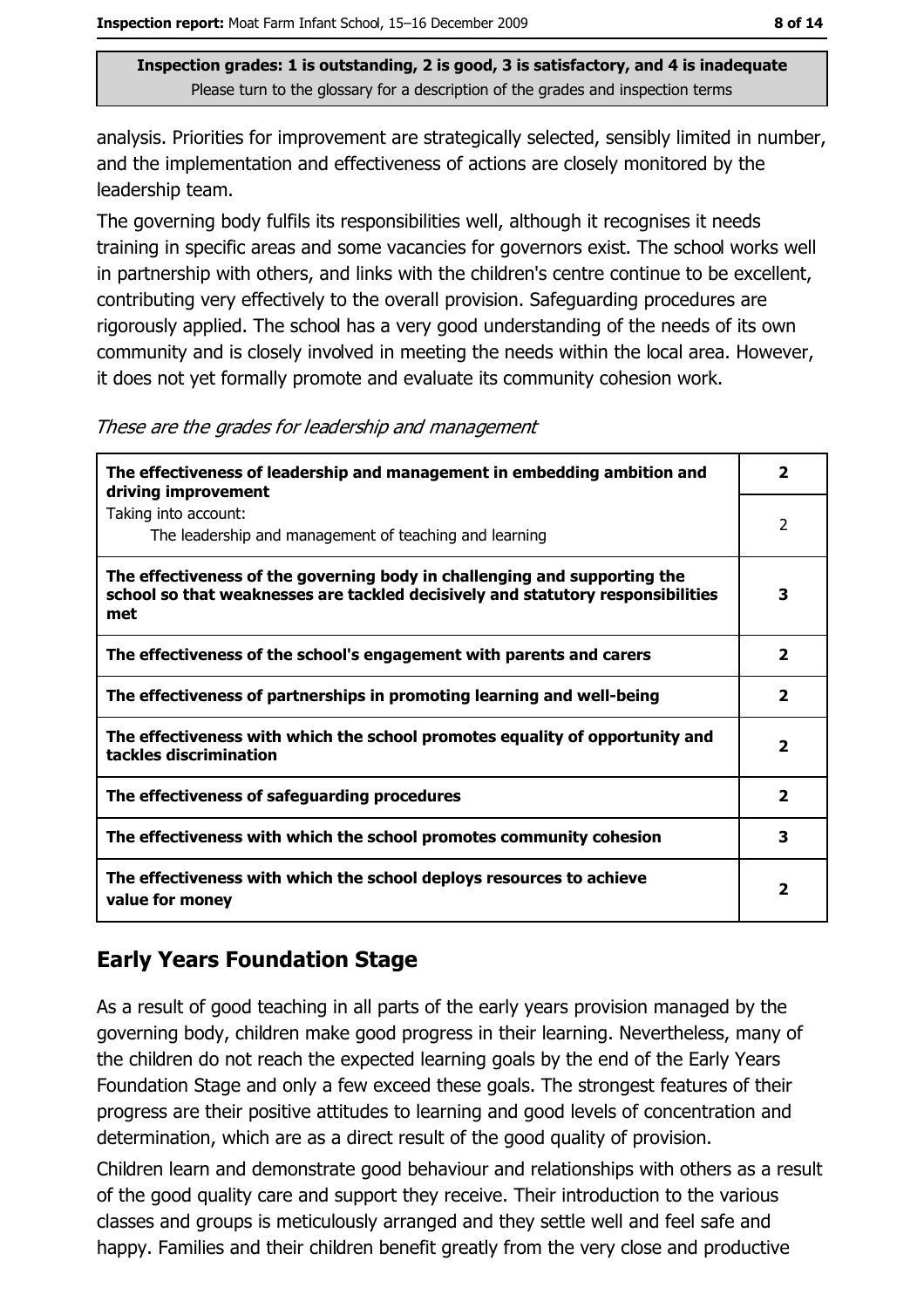links between the school and the children's centre. The setting provides a good and well considered range of activities, indoors and out. During inspection, heavy snow was maximised well as a learning opportunity. Children were reminded of the importance of keeping warm and dry as well as learning about the properties of snow as they built a snowman bigger than they were, or worked with it in a sand tray. The quality of teaching and assessment is good.

The leadership and management arrangements for the Early Years Foundation Stage are undergoing review at the moment, but the more widely distributed leadership roles are already proving effective. For example, the accurate and detailed assessments of each child are being kept in a new way, to allow for greater ease in analysis of the progress made for individuals and groups. As yet, the system has too little accumulated data to make firm judgements, but this is growing daily. There is good teamwork within the school and between the school and Lavender Farm Nursery. This contributes to the school's good capacity to improve, particularly in relation to assessment and monitoring processes.

These are the grades for the Early Years Foundation Stage

| <b>Overall effectiveness of the Early Years Foundation Stage</b>                             |                          |  |
|----------------------------------------------------------------------------------------------|--------------------------|--|
| Taking into account:<br>Outcomes for children in the Early Years Foundation Stage            |                          |  |
| The quality of provision in the Early Years Foundation Stage                                 |                          |  |
| The effectiveness of leadership and management of the Early Years<br><b>Foundation Stage</b> | $\overline{\phantom{a}}$ |  |

#### **Views of parents and carers**

Parents and carers are very positive in their support for the school. Although the number of responses was quite small, the responses showed a high degree of satisfaction with the experience provided. There were few concerns expressed. Five parents felt that the school did not take sufficient account of parents' views. The same number felt that the school did not meet the particular needs of their children. From evidence gathered, inspectors judged that these concerns were not justified. There was strong support for the leadership and management of the school.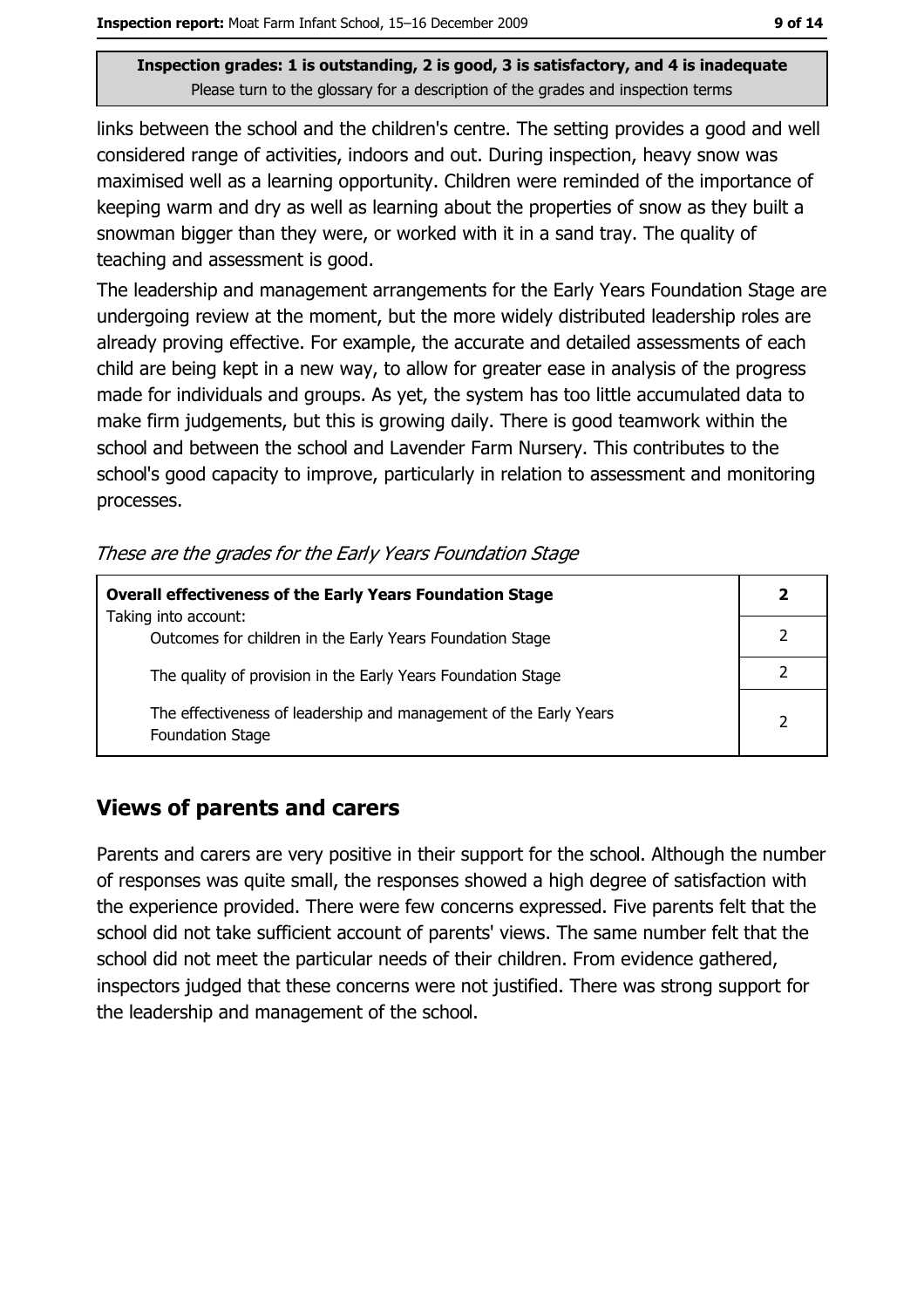#### Responses from parents and carers to Ofsted's questionnaire

Ofsted invited all the registered parents and carers of pupils registered at Moat Farm Infant School to complete a questionnaire about their views of the school.

In the questionnaire, parents and carers were asked to record how strongly they agreed with 13 statements about the school. The inspection team received 45 completed questionnaires by the end of the on-site inspection. In total, there are 340 pupils registered at the school.

| <b>Statements</b>                                                                                                                                                                                                                                       | <b>Strongly</b><br><b>Agree</b> |               | <b>Agree</b> |               | <b>Disagree</b> |                | <b>Strongly</b><br>disagree |                  |
|---------------------------------------------------------------------------------------------------------------------------------------------------------------------------------------------------------------------------------------------------------|---------------------------------|---------------|--------------|---------------|-----------------|----------------|-----------------------------|------------------|
|                                                                                                                                                                                                                                                         | <b>Total</b>                    | $\frac{0}{0}$ | <b>Total</b> | $\frac{0}{0}$ | <b>Total</b>    | $\frac{0}{0}$  | <b>Total</b>                | $\frac{0}{0}$    |
| My child enjoys school                                                                                                                                                                                                                                  | 29                              | 64            | 16           | 36            | $\mathbf 0$     | 0              | $\mathbf{0}$                | $\mathbf 0$      |
| The school keeps my child<br>safe                                                                                                                                                                                                                       | 26                              | 58            | 19           | 42            | $\mathbf 0$     | 0              | 0                           | $\boldsymbol{0}$ |
| The school informs me<br>about my child's progress                                                                                                                                                                                                      | 17                              | 38            | 27           | 60            | $\mathbf{1}$    | $\overline{2}$ | 0                           | 0                |
| My child is making enough<br>progress at this school                                                                                                                                                                                                    | 18                              | 40            | 26           | 58            | $\mathbf{1}$    | $\overline{2}$ | 0                           | 0                |
| The teaching is good at this<br>school                                                                                                                                                                                                                  | 17                              | 38            | 27           | 60            | 1               | $\overline{2}$ | 0                           | $\mathbf 0$      |
| The school helps me to<br>support my child's learning                                                                                                                                                                                                   | 18                              | 40            | 25           | 56            | $\overline{2}$  | 4              | 0                           | $\mathbf 0$      |
| The school helps my child to<br>have a healthy lifestyle                                                                                                                                                                                                | 18                              | 40            | 25           | 56            | $\overline{2}$  | 4              | $\mathbf 0$                 | $\mathbf 0$      |
| The school makes sure that<br>my child is well prepared for<br>the future (for example<br>changing year group,<br>changing school, and for<br>children who are finishing<br>school, entering further or<br>higher education, or<br>entering employment) | 20                              | 44            | 21           | 47            | $\mathbf{1}$    | $\overline{2}$ | 0                           | $\mathbf 0$      |
| The school meets my child's<br>particular needs                                                                                                                                                                                                         | 19                              | 42            | 20           | 44            | 5               | 11             | 0                           | $\bf{0}$         |
| The school deals effectively<br>with unacceptable behaviour                                                                                                                                                                                             | 14                              | 31            | 28           | 62            | 3               | $\overline{7}$ | 0                           | 0                |
| The school takes account of<br>my suggestions and<br>concerns                                                                                                                                                                                           | 14                              | 31            | 26           | 58            | 5               | 11             | $\mathbf 0$                 | $\mathbf 0$      |
| The school is led and<br>managed effectively                                                                                                                                                                                                            | 20                              | 44            | 25           | 56            | $\mathbf 0$     | $\mathbf 0$    | 0                           | $\mathbf 0$      |
| Overall, I am happy with my<br>child's experience at this<br>school                                                                                                                                                                                     | 24                              | 49            | 24           | 49            | $\mathbf{1}$    | $\overline{2}$ | 0                           | 0                |

The table above summarises the responses that parents and carers made to each statement. The percentages indicate the proportion of parents and carers giving that response out of the total number of completed questionnaires. Where one or more parents and carers chose not to answer a particular question, the percentages will not add up to 100%.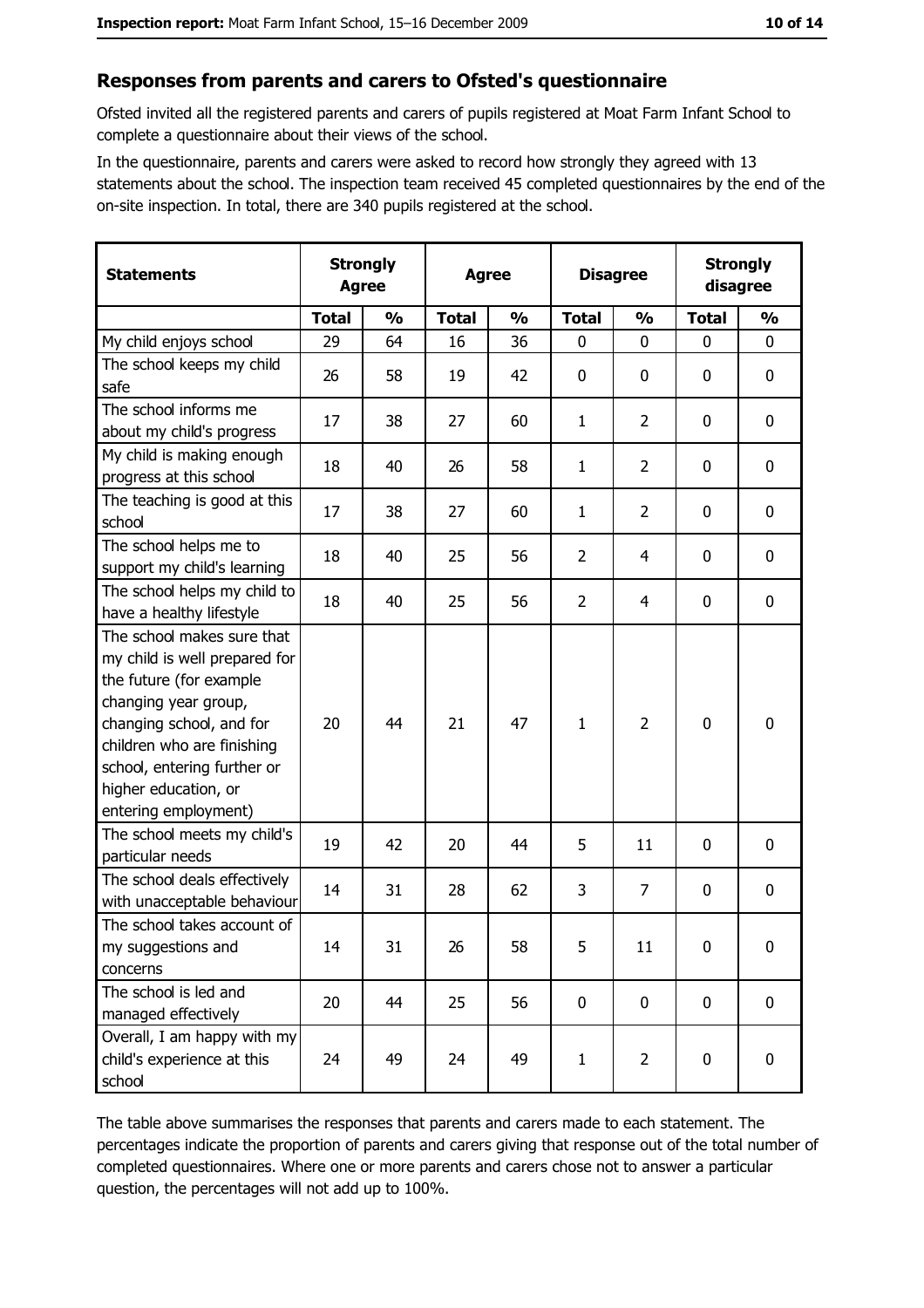## Glossary

| Grade   | <b>Judgement</b> | <b>Description</b>                                                                                                                                                                                                               |
|---------|------------------|----------------------------------------------------------------------------------------------------------------------------------------------------------------------------------------------------------------------------------|
| Grade 1 | Outstanding      | These features are highly effective. An oustanding<br>school provides exceptionally well for its pupils' needs.                                                                                                                  |
| Grade 2 | Good             | These are very positive features of a school. A school<br>that is good is serving its pupils well.                                                                                                                               |
| Grade 3 | Satisfactory     | These features are of reasonable quality. A satisfactory<br>school is providing adequately for its pupils.                                                                                                                       |
| Grade 4 | Inadequate       | These features are not of an acceptable standard. An<br>inadequate school needs to make significant<br>improvement in order to meet the needs of its pupils.<br>Ofsted inspectors will make further visits until it<br>improves. |

#### What inspection judgements mean

#### Overall effectiveness of schools inspected between September 2007 and July 2008

|                       | Overall effectiveness judgement (percentage of<br>schools) |      |                     |                   |  |
|-----------------------|------------------------------------------------------------|------|---------------------|-------------------|--|
| <b>Type of school</b> | <b>Outstanding</b>                                         | Good | <b>Satisfactory</b> | <b>Inadequate</b> |  |
| Nursery schools       | 39                                                         | 58   | 3                   | 0                 |  |
| Primary schools       | 13                                                         | 50   | 33                  | 4                 |  |
| Secondary schools     | 17                                                         | 40   | 34                  | 9                 |  |
| Sixth forms           | 18                                                         | 43   | 37                  | $\overline{2}$    |  |
| Special schools       | 26                                                         | 54   | 18                  | $\overline{2}$    |  |
| Pupil referral units  | 7                                                          | 55   | 30                  | 7                 |  |
| All schools           | 15                                                         | 49   | 32                  | 5                 |  |

New school inspection arrangements were introduced on 1 September 2009. This means that inspectors now make some additional judgements that were not made previously.

The data in the table above were reported in The Annual Report of Her Majesty's Chief Inspector of Education, Children's Services and Skills 2007/08.

Percentages are rounded and do not always add exactly to 100. Secondary school figures include those that have sixth forms, and sixth form figures include only the data specifically for sixth form inspection judgements.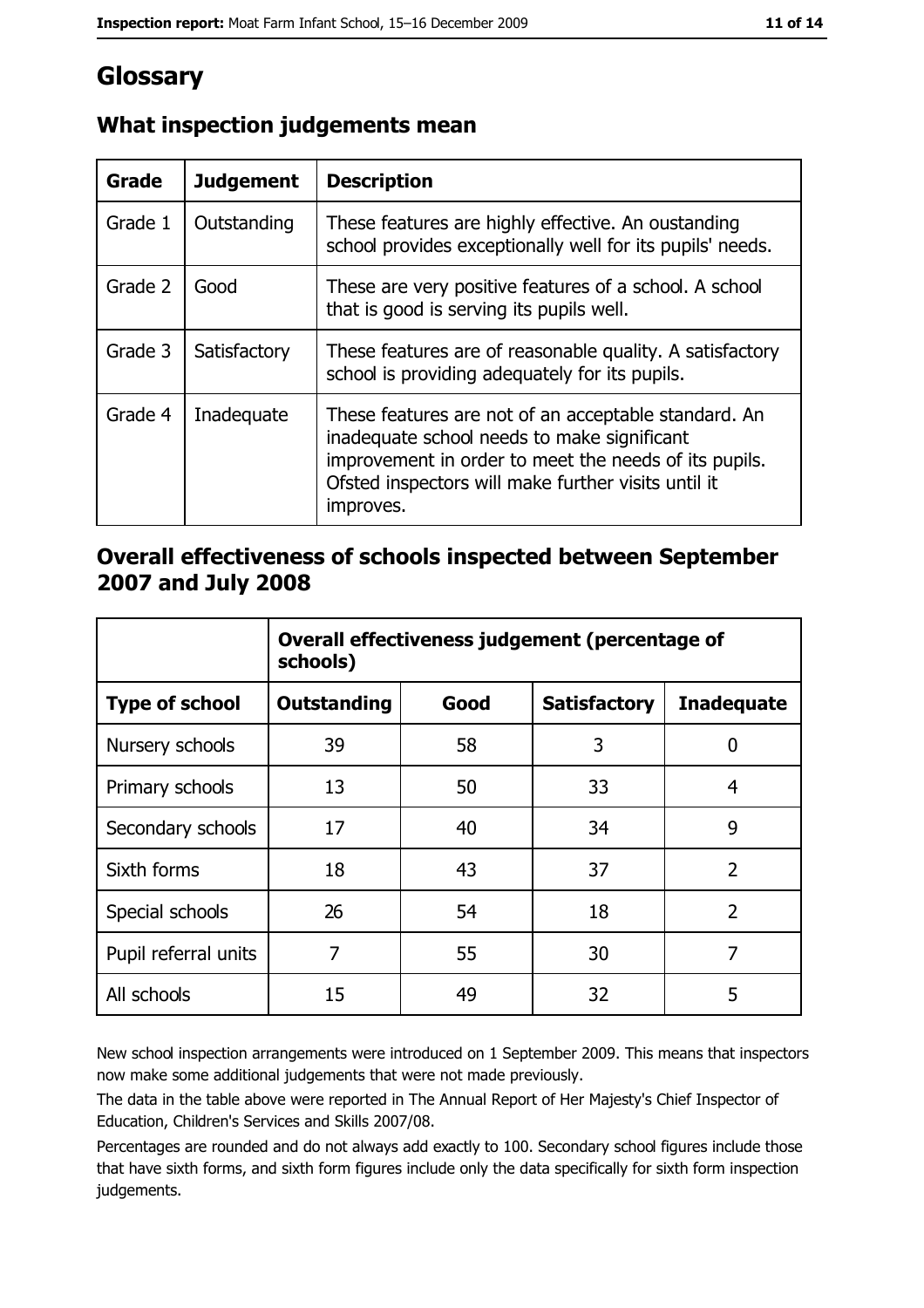## **Common terminology used by inspectors**

| Achievement:                  | the progress and success of a pupil in<br>their learning, development or training.                                                                                                                                                                                                                           |
|-------------------------------|--------------------------------------------------------------------------------------------------------------------------------------------------------------------------------------------------------------------------------------------------------------------------------------------------------------|
| Attainment:                   | the standard of the pupils' work shown by<br>test and examination results and in<br>lessons.                                                                                                                                                                                                                 |
| Capacity to improve:          | the proven ability of the school to<br>continue improving. Inspectors base this<br>judgement on what the school has<br>accomplished so far and on the quality of<br>its systems to maintain improvement.                                                                                                     |
| Leadership and management:    | the contribution of all the staff with<br>responsibilities, not just the headteacher,<br>to identifying priorities, directing and<br>motivating staff and running the school.                                                                                                                                |
| Learning:                     | how well pupils acquire knowledge,<br>develop their understanding, learn and<br>practise skills and are developing their<br>competence as learners.                                                                                                                                                          |
| <b>Overall effectiveness:</b> | inspectors form a judgement on a school's<br>overall effectiveness based on the findings<br>from their inspection of the school. The<br>following judgements, in particular,<br>influence what the overall effectiveness<br>judgement will be.                                                               |
|                               | The school's capacity for sustained<br>improvement.<br>Outcomes for individuals and groups<br>of pupils.<br>The quality of teaching.<br>The extent to which the curriculum<br>meets pupil's needs, including where<br>relevant, through partnerships.<br>The effectiveness of care, guidance<br>and support. |
| Progress:                     | the rate at which pupils are learning in<br>lessons and over longer periods of time. It<br>is often measured by comparing the<br>pupils' attainment at the end of a key<br>stage with their attainment when they<br>started.                                                                                 |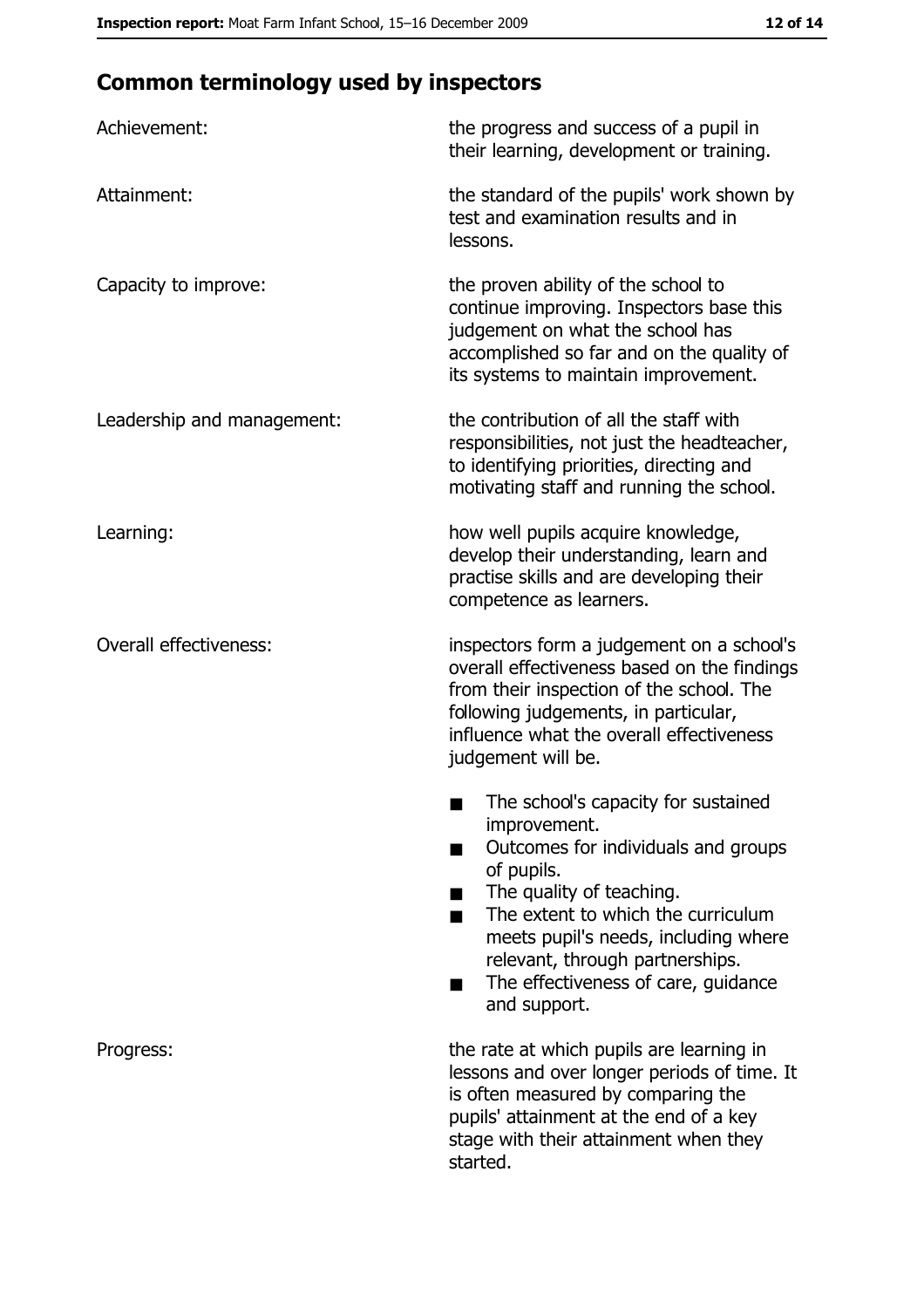This letter is provided for the school, parents and carers to share with their children. It describes Ofsted's main findings from the inspection of their school.



#### 17 December 2009

Dear Children,

Inspection of Moat Farm Infant School, Odbury, West Midlands B68 9QR

As you know your school was inspected recently and this letter is to tell you about the results of the inspection. First of all I would like to thank you for the way so many of you greeted and spoke to us during our visit. We enjoyed meeting you and listening to what you told us.

Moat Farm is a good school, as is Lavender Farm Nursery. It is not long since they were inspected last time and they are just as good as they were then. This is a place where every child is valued and supported. The staff work well together to do their best for you. The teaching is good and the school provides you with many good experiences and opportunities. You learn to work and play together.

As a result of this, you all do well at school. The progress you make in lessons is good and the standards you reach by the time you leave school are what are usually expected. You obviously enjoy coming to school and you behave well. Many of you make a good contribution to the school and to the surrounding community. You told us you feel safe and are learning what it is to live healthily.

There are things that we are asking the school to do which would help to improve the school further.

Most of the teaching is good but it all needs to be good to help you reach higher standards.

The school needs to improve its systems for checking that you are all making the progress you should.

The new arrangements that the headteacher is setting up for leading and managing the school need to be completed and the school needs to find out if they are working well.

With hest wishes

**Bob Roberts** 

Lead inspector